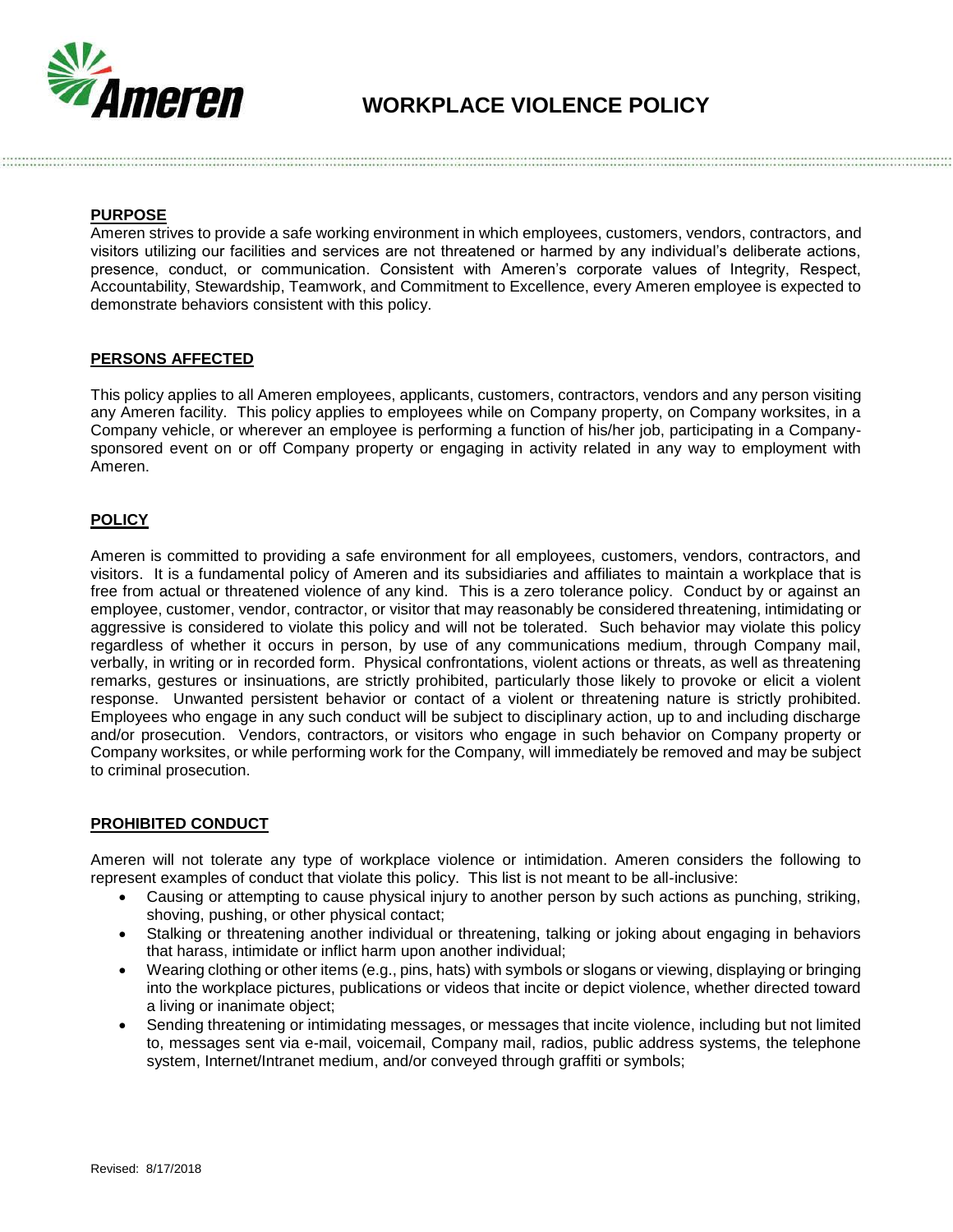- Exhibiting aggressive or hostile behavior that creates a reasonable fear of injury (physical or emotional) to another person; or
- Intentionally damaging Company property or the property of an employee, customer, vendor, contractor, or visitor.

## **ALL UNAUTHORIZED WEAPONS BANNED**

Ameren prohibits the possession of unauthorized weapons by any employee, customer, vendor, contractor, or visitor while on Company property including in vehicles located on Company parking lots, on Company worksites, in a Company vehicle, or wherever an employee is performing a function of his/her job, performing duties on behalf of the Company, participating in a Company-sponsored event on or off Company property, or engaging in activity related in any way to employment with the Company. "Unauthorized weapons" include, but are not limited to, guns, knives, explosives, and other items that may be used to inflict harm, other than tools properly used to perform the essential functions of a job. Authorized weapons are those sanctioned for use by the Company, after segment leadership receives approval from Corporate Security, including those used for security purposes and for other purposes as authorized by business segment leadership (e.g., tools used for food preparation or weapons used for hunting on Ameren property).

# **ADDITIONAL WORKPLACE SECURITY MEASURES**

Other security measures taken by Ameren to help provide a safe work environment for employees, customers, vendors, contractors, and visitors include:

- Limiting access to Company property to those with a legitimate business interest and
- Requiring all employees, customers, vendors, contractors and visitors to display Company identification while on Ameren property.

# **REPORTING PROCEDURES**

It is everyone's responsibility to prevent violence in the workplace. Anyone who becomes aware of conduct or a situation that may violate this policy must report it to a supervisor, manager, or director, the appropriate HR Services & Employee Relations representative who supports their business segment, any Human Resources leader, Corporate Security at 314-554-2100, or local emergency responders. Corporate Security may be contacted on a 24-hour basis through hotline reporting numbers: 314-554-4655 (Illinois) or 314-554-4888 (Missouri). Reports may be made anonymously and all reported incidents will be promptly investigated. Any employee identified as a potential witness is expected to fully cooperate in the investigation and maintain the confidentiality of investigation information. Any employee who fails to fully cooperate in an investigation or to maintain the confidentiality of investigation information will be subject to disciplinary action, up to and including discharge.

Any leader who becomes aware of conduct or a situation that may violate this policy must report this to HR Services & Employee Relations and failure to report the conduct or situation to HR Services & Employee Relations will be subject to disciplinary action, up to and including discharge.

## **EMPLOYEE ASSISTANCE PROGRAM**

Ameren provides a free and confidential Employee Assistance Program (EAP) for all employees, which may be contacted by calling 1-800-289-1109. An employee who displays violent, abusive, or threatening behavior may, when deemed appropriate, be referred to the EAP for counseling or to a Company-designated physician or other medical provider. An employee for whom a mandatory EAP referral is made must fully comply with the referral and all treatment recommendations made by EAP or the Company-designated physician or provider. Failure to do so may result in disciplinary action, up to and including discharge.